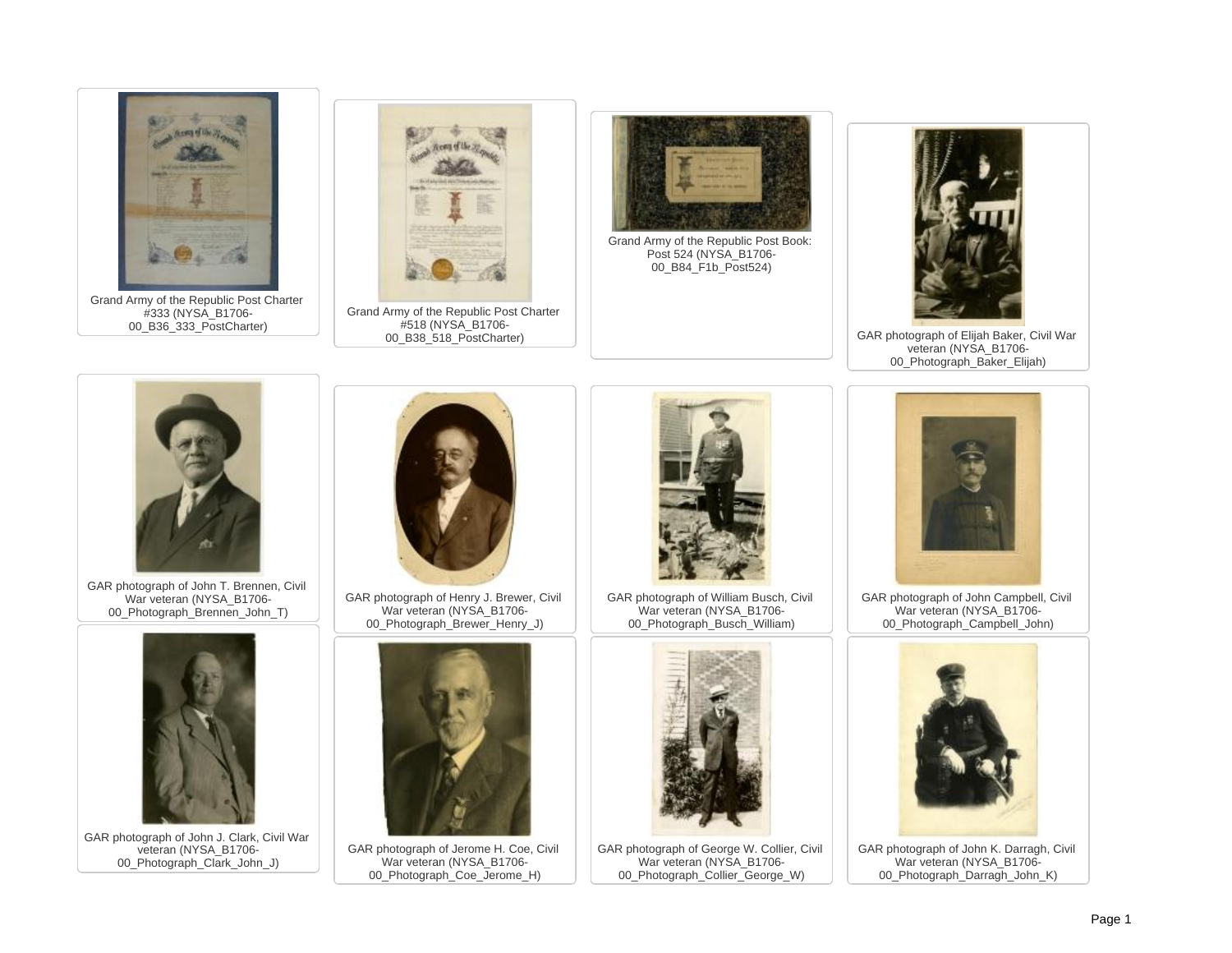

GAR photograph of John W. Distin, Civil War veteran (NYSA\_B1706- 00 Photograph<sup>Distin</sup> John W)



GAR photograph of Charles E. Edwards, Civil War veteran (NYSA\_B1706- 00 Photograph Edwards Charles E)



GAR photographs of George C. Eldridge, Civil War veteran (NYSA\_B1706- 00\_Photograph\_Eldridge\_George\_C)



GAR photograph of George B. Fairhead, Civil War veteran (NYSA\_B1706- 00\_Photograph\_Fairhead\_George\_B)



GAR photograph of Christopher A. Farrell, Civil War veteran (NYSA\_B1706- 00 Photograph Farrell Christopher A)



GAR photograph of Edward C. Fay, Civil War veteran (NYSA\_B1706- 00 Photograph Fay Edward C)



GAR photograph of Frank P. Frost, Civil War veteran (NYSA\_B1706- 00 Photograph\_Frost\_Frank\_P)



GAR photograph of M. A. Gile, Civil War veteran (NYSA\_B1706- 00 Photograph Gile MA)



GAR photograph of Edward M. Griffiths, Civil War veteran (NYSA\_B1706- 00 Photograph Griffiths Edward M)



GAR photographs of William Patton Griffith, Civil War veteran (NYSA\_B1706- 00 Photograph Griffith William Patton)



GAR photograph of Augustus T. Gurlitz, Civil War veteran (NYSA\_B1706- 00 Photograph Gurlitz Augustus T)



GAR photographs of Augustus T. Gurlitz (identified as Adam J. Wagner), Frederick R. Meres, William E. Kimball and Henry J.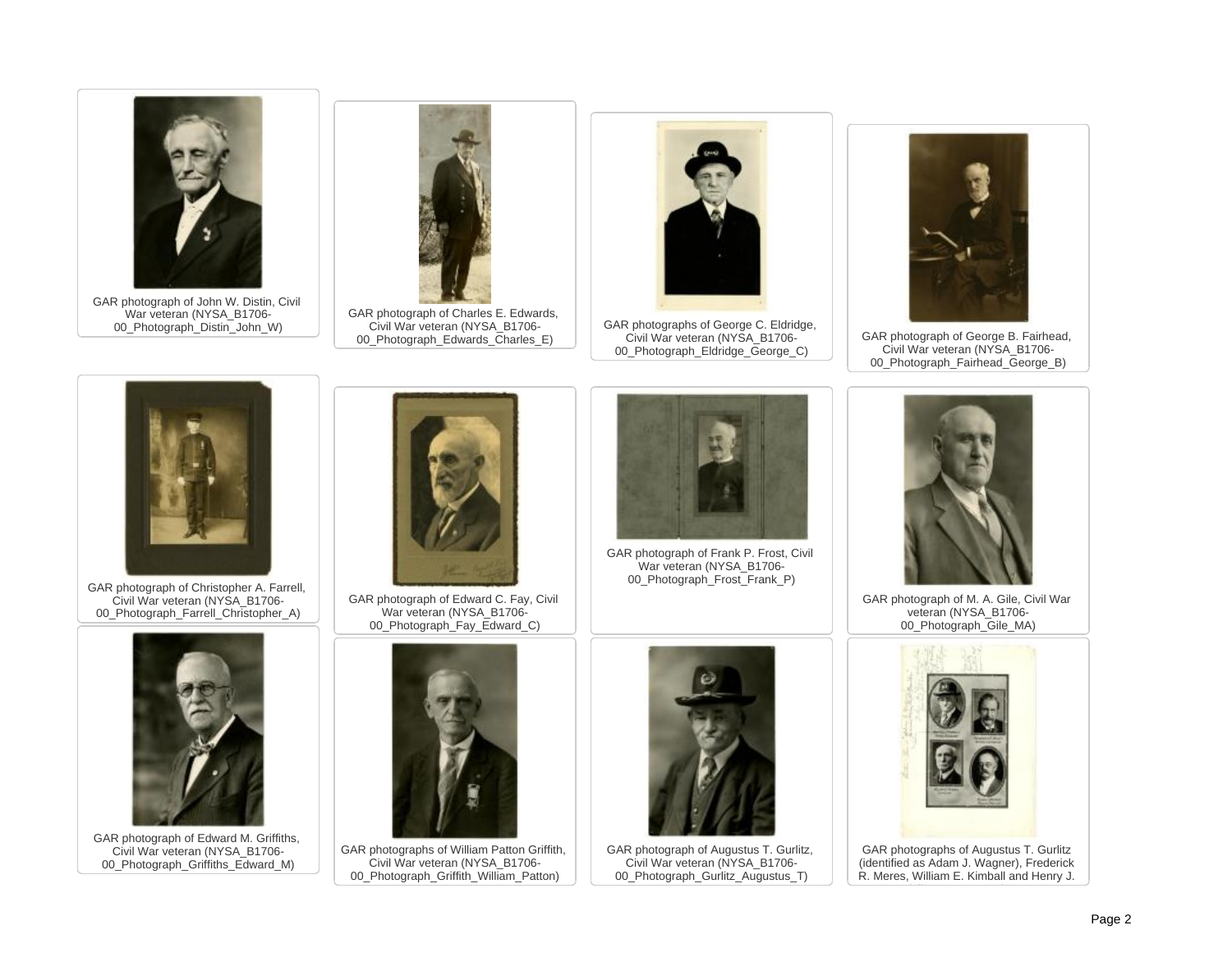

GAR photograph of Edward W. Harbison, Civil War veteran (NYSA\_B1706- 00 Photograph Harbison Edward W)



GAR photograph of Milton Harwood, Civil War veteran (NYSA\_B1706- 00 Photograph Harwood Milton)



GAR photograph of Frank Z. Jones, Civil War veteran (NYSA\_B1706- 00\_Photograph\_Jones\_Frank\_Z)



GAR photograph of Louis A. Jones, Civil War veteran (NYSA\_B1706- 00 Photograph Jones Louis A)



GAR photograph of Henry J. Kearney, Civil War veteran (NYSA\_B1706- 00\_Photograph\_Kearney\_Henry\_J)



GAR photograph of William E. Kimball, Civil War veteran (NYSA\_B1706- 00 Photograph\_Kimball\_William\_E)



GAR photograph of Jeremiah Keek, Civil War veteran (NYSA\_B1706- 00 Photograph Keek Jeremiah)



GAR photograph of William F. Kirchner, Civil War veteran (NYSA\_B1706- 00 Photograph Kirchner William F)



GAR photograph of E. E. Kelsey, Civil War veteran (NYSA\_B1706- 00 Photograph Kelsey EE)



GAR photograph of Daniel P. Lappeus, Civil War veteran (NYSA\_B1706-00 Photograph Lappeus Daniel P)



GAR photograph of William H. Kilfoile, Civil War veteran (NYSA\_B1706- 00 Photograph\_Kilfoile\_William\_H)



GAR photograph of Linn H. LaVallee, Civil War veteran (NYSA\_B1706-00 Photograph LaVallee Linn H)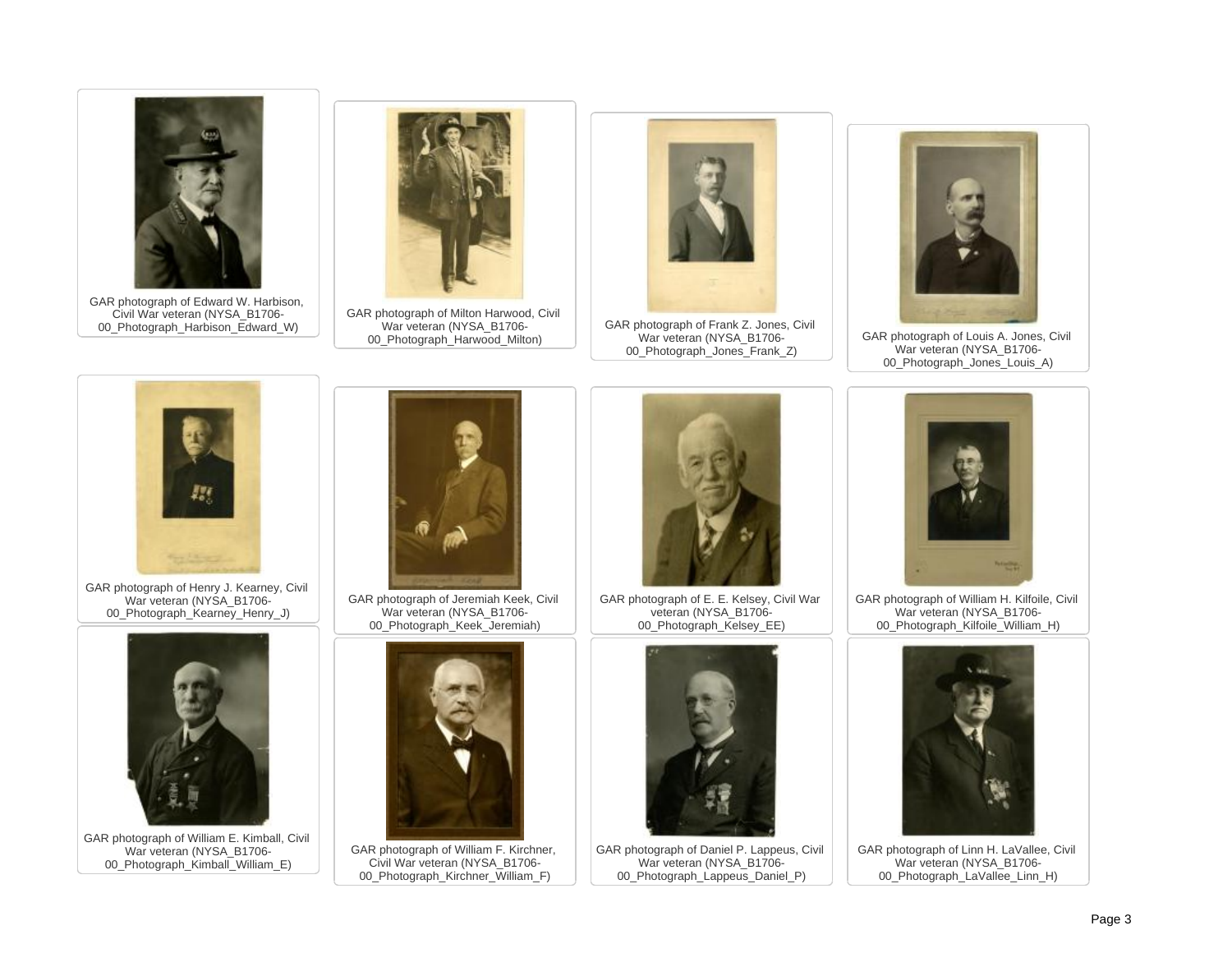

GAR photograph of Jacob Lester, Civil War veteran (NYSA\_B1706- 00 Photograph Lester Jacob)



GAR photograph of David Llewellyn, Civil War veteran (NYSA\_B1706- 00 Photograph Llewellyn David)



GAR photograph of Alfred A. Lord, Civil War veteran (NYSA\_B1706- 00\_Photograph\_Lord\_Alfred\_A)



GAR photograph of Fred A. Mathews, Civil War veteran (NYSA\_B1706- 00\_Photograph\_Mathews\_Fred\_A)



GAR photograph of John S. Maxwell, Civil War veteran (NYSA\_B1706- 00\_Photograph\_Maxwell\_John\_S)



GAR photographs of Duncan J. McMillan, Civil War veteran (NYSA\_B1706- 00 Photograph McMillan Duncan J)



GAR photograph of S. McAnliff, Civil War veteran (NYSA\_B1706- 00 Photograph McAnliff S)



GAR photograph of Frederick R. Meres, Civil War veteran (NYSA\_B1706- 00 Photograph Meres Frederick R)



GAR photograph of C. W. McClair, Civil War veteran (NYSA\_B1706- 00\_Photograph\_McClair\_CW)



GAR photograph of Albert Morgan, Civil War veteran (NYSA\_B1706- 00 Photograph Morgan Albert)



GAR photograph of Thomas J. McConekey, Civil War veteran (NYSA\_B1706- 00\_Photograph\_McConekey\_Thomas\_J)



GAR photographs of John C. Mullins, Civil War veteran (NYSA\_B1706- 00 Photograph Mullins John C)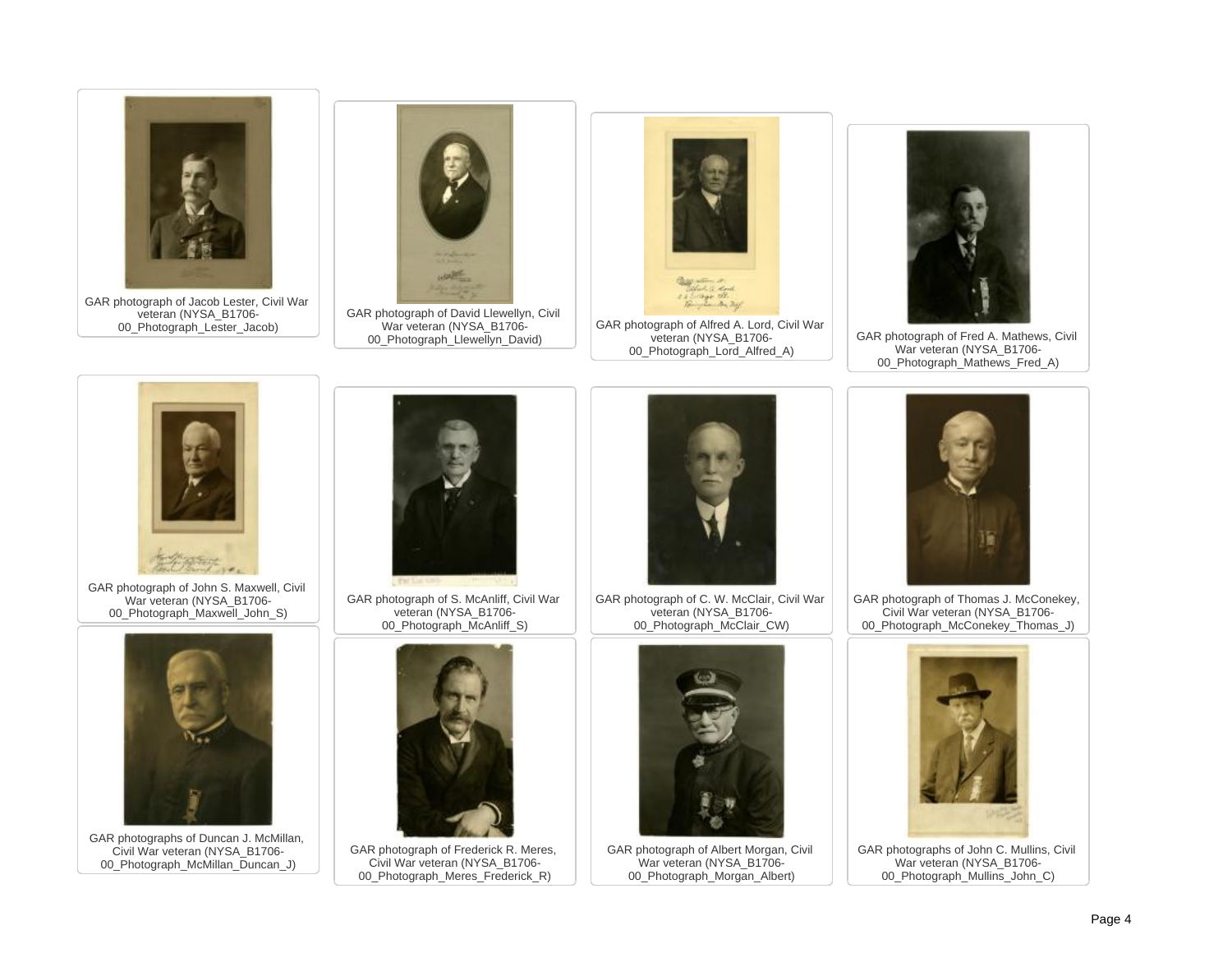

GAR photograph of William Murrell, Civil War veteran (NYSA\_B1706- 00 Photograph Murrell William)



GAR photograph of A. B. Ostrander, Civil War veteran (NYSA\_B1706- 00 Photograph Ostrander AB)



GAR photograph of Charles T. Peck, Civil War veteran (NYSA\_B1706- 00\_Photograph\_Peck\_Charles\_T)



GAR photograph of Samuel C. Pierce, Civil War veteran (NYSA\_B1706- 00\_Photograph\_Pierce\_Samuel\_C)



GAR photograph of Lewis S. Pilcher, Civil War veteran (NYSA\_B1706-00 Photograph Pilcher Lewis S)



GAR photograph of Nelson E. Rowe, Civil War veteran (NYSA\_B1706- 00 Photograph Rowe Nelson E)



GAR photograph of B. Franklin Raze, Civil War veteran (NYSA\_B1706- 00 Photograph Raze B Franklin)



GAR photograph of Robert M. Rownd, Civil War veteran (NYSA\_B1706- 00\_Photograph\_Rownd\_Robert\_M)



GAR photograph of Josiah C. Read, Civil War veteran (NYSA\_B1706- 00 Photograph Read Josiah C)



GAR photograph of Charles A. Shaw, Civil War veteran (NYSA\_B1706- 00 Photograph Shaw Charles A)



GAR photograph of R. S. Rinnington, Civil War veteran (NYSA\_B1706- 00 Photograph Rinnington RS)



GAR photograph of Brant C. Sherman, Civil War veteran (NYSA\_B1706-00 Photograph\_Sherman\_Brant\_C)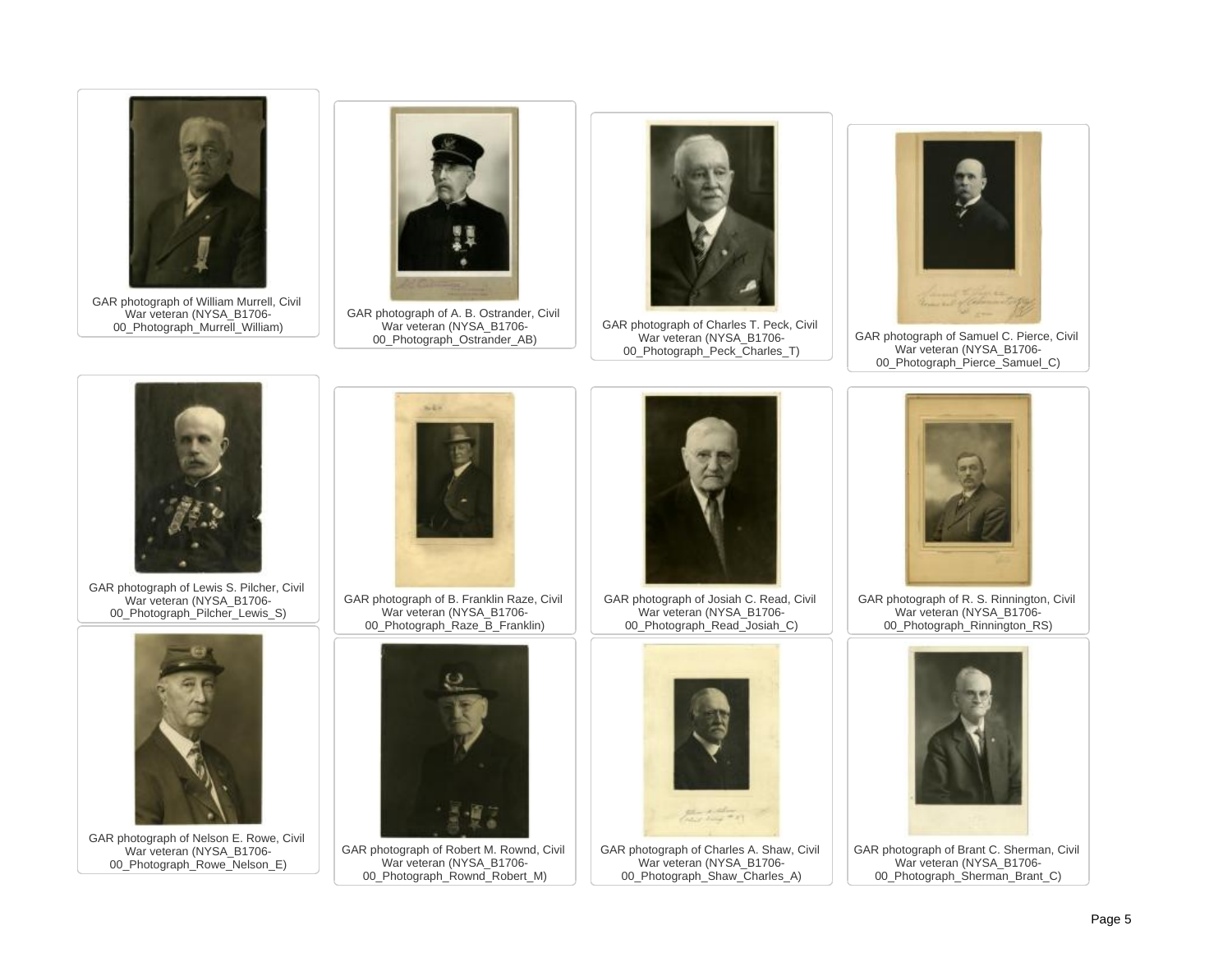

GAR photographs of Robert Simpson, Civil War veteran (NYSA\_B1706- 00 Photograph Simpson Robert)



GAR photograph of Alfred E. Stacey, Civil War veteran (NYSA\_B1706- 00\_Photograph\_Stacey\_Alfred\_E)



GAR photograph of Austin H. Stafford, Civil War veteran (NYSA\_B1706- 00\_Photograph\_Stafford\_Austin\_H)



GAR photograph of Martin V. Stone, Civil War veteran (NYSA\_B1706- 00\_Photograph\_Stone\_Martin\_V)



GAR photograph of Thomas H. Stritch, Civil War veteran (NYSA\_B1706- 00 Photograph Stritch Thomas H)



GAR photographs of George H. Taylor, Civil War veteran (NYSA\_B1706- 00 Photograph Taylor George H)



GAR photograph of unknown Civil War veteran (NYSA\_B1706- 00 Photograph Unknown F12)



GAR photograph of unknown Civil War veteran (NYSA\_B1706- 00 Photograph Unknown F13)



GAR photograph of unknown Civil War veteran (NYSA\_B1706- 00 Photograph Unknown F10)



GAR photograph of unknown Civil War veteran (NYSA\_B1706- 00\_Photograph\_Unknown\_F14)



GAR photograph of unknown Civil War veteran (NYSA\_B1706- 00\_Photograph\_Unknown\_F11)



GAR photograph of unknown Civil War veteran (NYSA\_B1706- 00 Photograph Unknown F15)